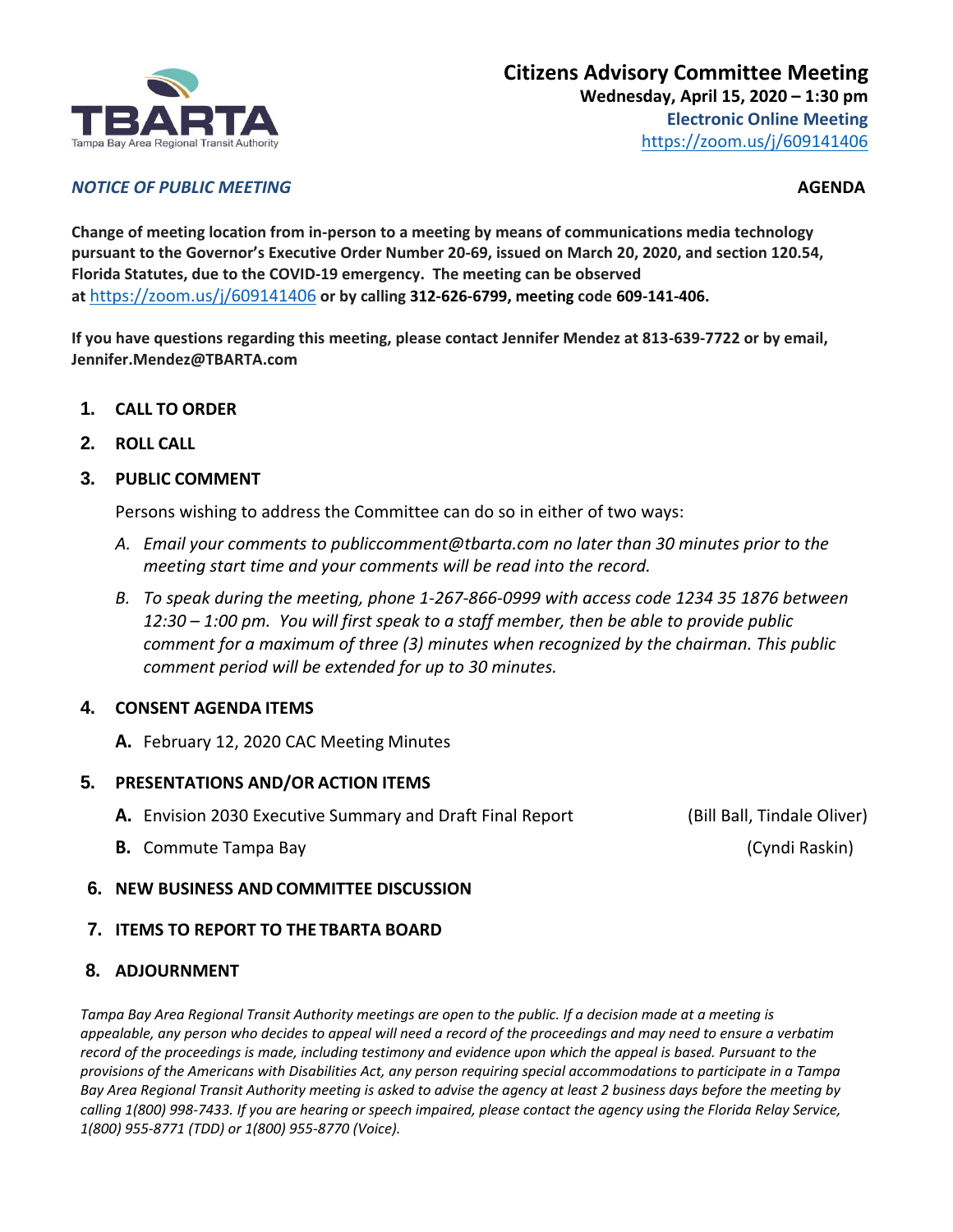

# **CITIZENS ADVISORY COMMITTEE MEETING MINUTES**

February 12, 2020 | Pinellas Suncoast Transit Authority (PSTA) 3201 Scherer Drive, St. Petersburg, FL 33716

# *Chair Bill Jonson called the meeting to order at 1:30 pm.*

## **CITIZENS ADVISORY COMMITTEE MEMBERS PRESENT:**

Bob Henion, at large; Bill Roberts, at large; Bob Widmar, at large; Josh Frank, Hillsborough County; Kelly Miller, Pasco County; Bill Jonson, PSTA; David Goodwin, City of St. Petersburg; Rick Richmond, Hillsborough MPO; Karen Mullins, Pinellas MPO; Sara Calhoun, Sarasota/Manatee MPO

## **CITIZENS ADVISORY COMMITTEE MEMBERS NOT PRESENT:**

Travis Norton, Pinellas County; Richard Bedford, Manatee County; Robb Sercu, Pasco MPO; Walter O'Rourke, Polk County MPO; Bryan Kazimierowski, At-Large; Tyler Hudson, City of Tampa; Leonardo Dosoretz, HART

## **MEETING ATTENDEES:**

Scott Pringle, WSP; Bill Ball, Tindale Oliver; Lynda Crescentini, HART; TBARTA staff

## **PUBLIC COMMENT:**

No public comments were presented.

# **CONSENT AGENDA ITEMS:**

Approval of December 4, 2019 CAC meeting minutes.  $\triangleright$  Bill Roberts motioned to approved, Bob Henion seconded. Motion passes 10-0.

## **PRESENTATION/ACTION ITEMS:**

## **Flamingo Farecard**

Lynda Crescentini from HART gave an update on the project. The Flamingo Fares smart card allows users to scan their card or mobile application to board busses in Hernando, Hillsborough, Pasco, Pinellas & Sarasota Counties. This will improve regional mobility by providing one seamless system to pay across the Tampa Bay region. Consumers will be able to add funds at ticket counters, via website, mobile app or one of the many third-party retail locations. A nice benefit to the system is that once users have paid for the equivalent of a day/month pass they are able to ride for the rest of that day or month with no additional fess. The system is currently in beta testing set to officially roll out in late summer/fall of 2020.

## **Envision 2030 Update**

Bill Ball from Tindale Oliver gave an update on the findings from the Envision 2030 Board Workshop. The draft plan is set to be presented at the March meeting. The goals from the workshop were to review TBARTA's purpose, goals and guiding principles; understand issues that influence how regional transit is defined in TBARTA's service area and provide high-level direction regarding TBARTA's future roles in regional transit planning, funding, operations and branding. Highlights included:

- Focus on commuters and premium transit services and increase coordination with member governments.
- Lead regional transit planning for the five-county area and expand planning responsibilities as TBARTA's role in operations expands.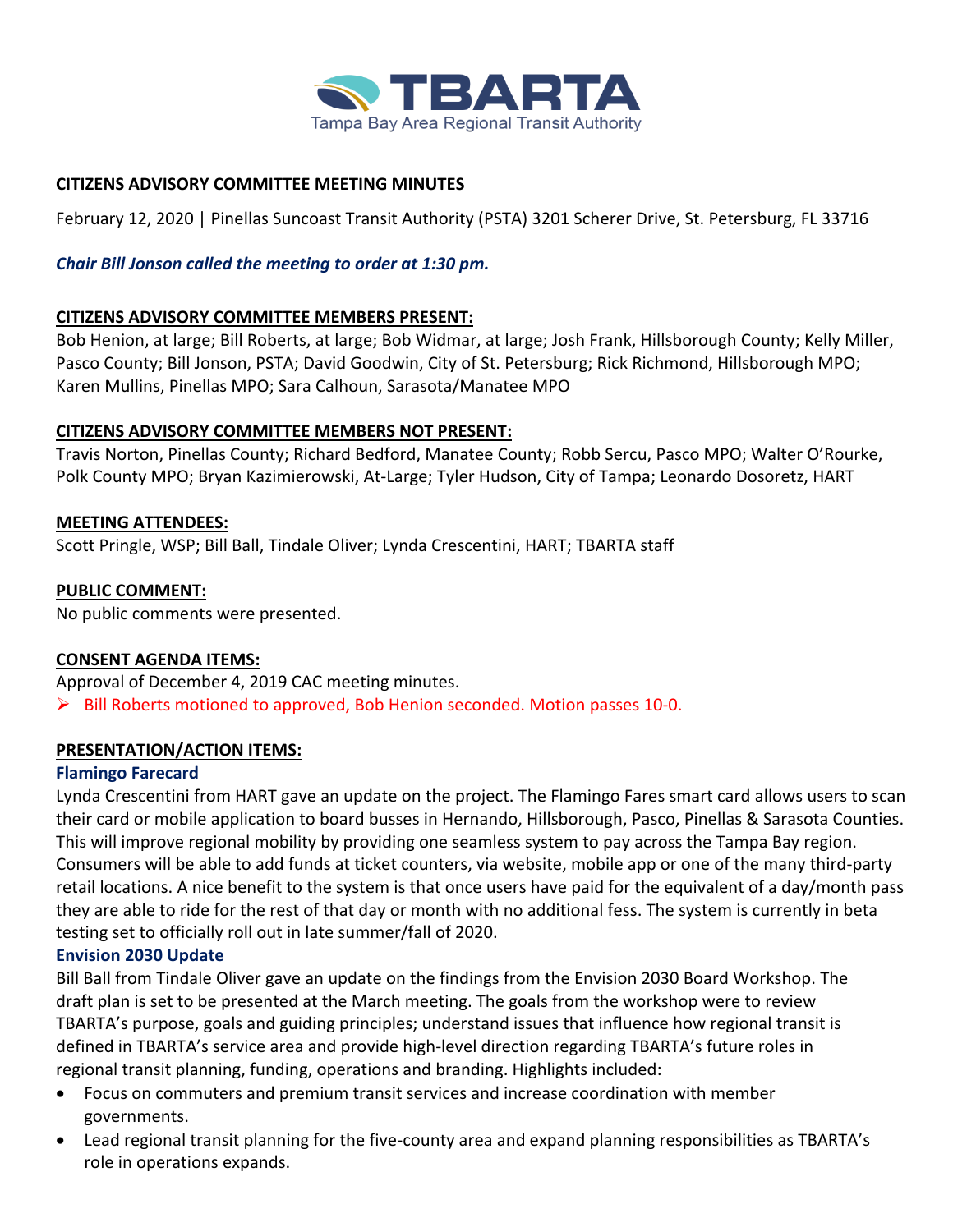- Contract regional transit operations to public or private providers, provide regional TD services if needed, and establish standards for regional service.
- Identify dedicated and sustainable funding sources, become a designated recipient for federal funding (in process), and better define value provided to each member county.
- Pursue seamless regional travel with a unified regional transit brand, utilizing co-branding in the nearterm and establishing interlocal agreements.
- ➢ Bob Widmar motioned for the CAC to support/endorse Envision 2030, Bob Henion seconded. Motion passed 10-0.

# **Regional Rapid Transit**

Scott Pringle from WSP gave a progress update on the Regional Rapid Transit project. He presented five alternatives to carry into milestone #2 design concepts. They involve bus-on shoulder, business access and transit (BAT) lane, FTA freeway dedicated BRT, mixed traffic and express lane options. There are a series of six station charrettes to obtain public feedback in March at the below locations:

- Tuesday, March 3 Hillsborough Bearss Ave (1-4PM) @ Vista Inn & Suites
- Thursday, March 5 Hillsborough Himes Ave (1-4PM) @ Hillsborough Community College
- Tuesday March 10 Hillsborough Seminole Heights (9AM-12PM) @ Seminole Heights Garden Center
- Wednesday, March 11 Pasco SR 54 (1-4PM) @ Hampton Inn & Suites
- Thursday, March 12 Hillsborough Waters/Bird (1-4PM) @ CareerSource
- Friday March 13 Pinellas 62nd Ave (9AM-12PM) @ TBRPC

## **OTHER BUSINESS:**

No new business was heard.

*Adjournment 3:47 pm*